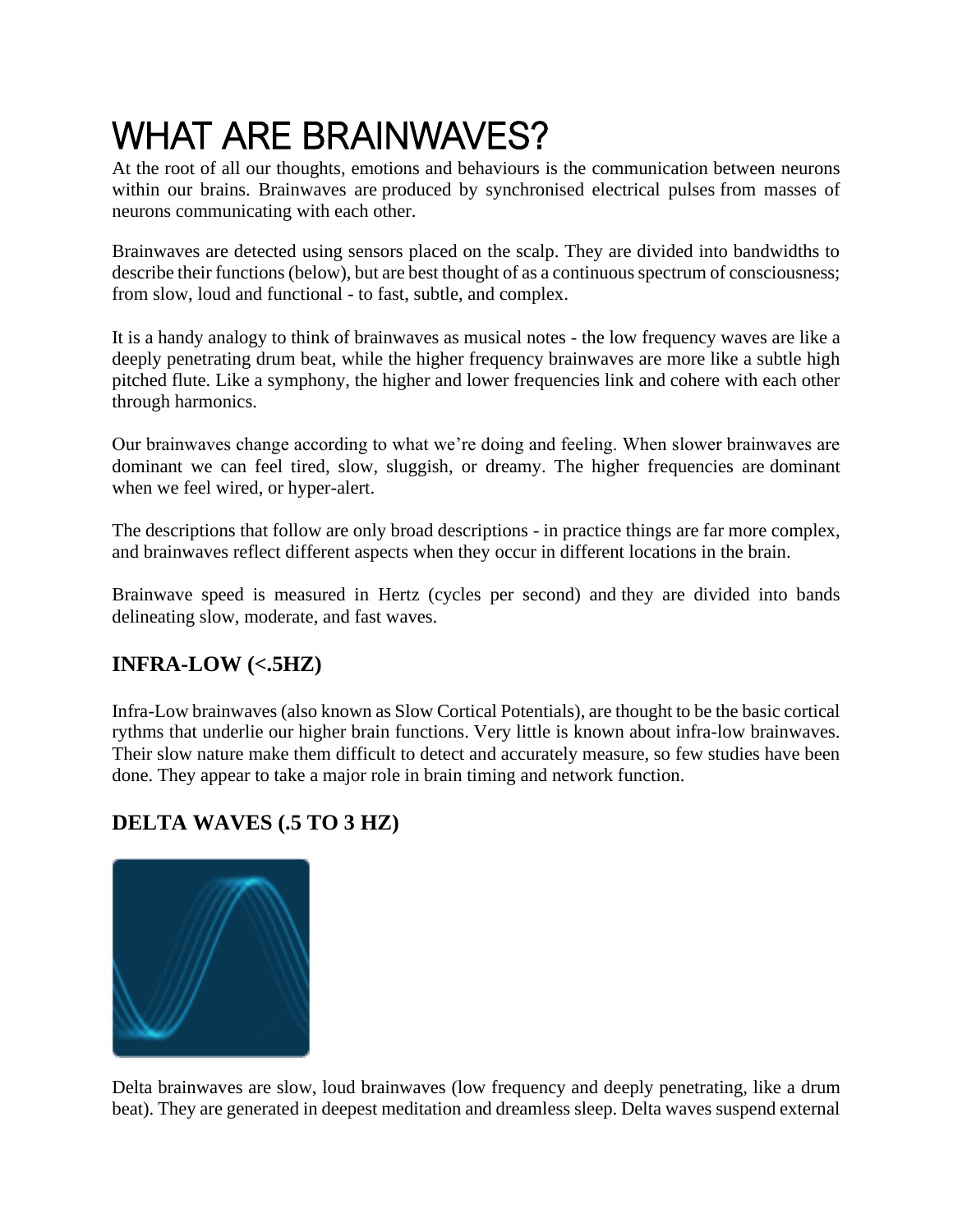awareness and are the source of empathy. Healing and regeneration are stimulated in this state, and that is why deep restorative sleep is so essential to the healing process.

#### **THETA WAVES (3 TO 8 HZ)**



Theta brainwaves occur most often in sleep but are also dominant in deep meditation. Theta is our gateway to learning, memory, and intuition. In theta, our senses are withdrawn from the external world and focused on signals originating from within. It is that twilight state which we normally only experience fleetingly as we wake or drift off to sleep. In theta we are in a dream; vivid imagery, intuition and information beyond our normal conscious awareness. It's where we hold our 'stuff', our fears, troubled history, and nightmares.

#### **ALPHA WAVES (8 TO 12 HZ)**



Alpha brainwaves are dominant during quietly flowing thoughts, and in some meditative states. Alpha is 'the power of now', being here, in the present. Alpha is the resting state for the brain. Alpha waves aid overall mental coordination, calmness, alertness, mind/body integration and learning.

#### **BETA WAVES (12 TO 38 HZ)**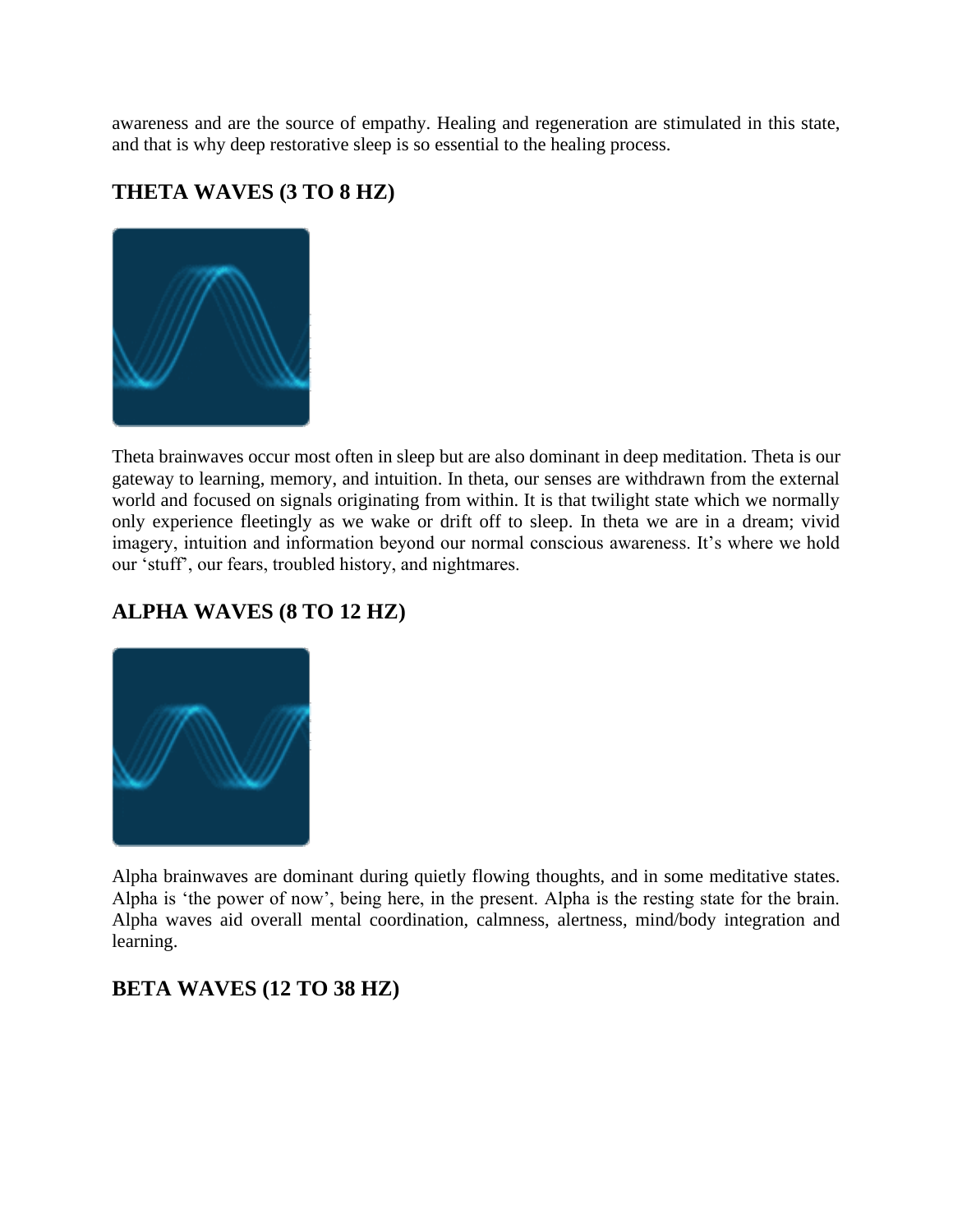

Beta brainwaves dominate our normal waking state of consciousness when attention is directed towards cognitive tasks and the outside world. Beta is a 'fast' activity, present when we are alert, attentive, engaged in problem solving, judgment, decision making, or focused mental activity.

Beta brainwaves are further divided into three bands; Lo-Beta (Beta1, 12-15Hz) can be thought of as a 'fast idle', or musing. Beta (Beta2, 15-22Hz) is high engagement or actively figuring something out. Hi-Beta (Beta3, 22-38Hz) is highly complex thought, integrating new experiences, high anxiety, or excitement. Continual high frequency processing is not a very efficient way to run the brain, as it takes a tremendous amount of energy.

## **GAMMA WAVES (38 TO 42 HZ)**



Gamma brainwaves are the fastest of brain waves (high frequency, like a flute), and relate to simultaneous processing of information from different brain areas. Gamma brainwaves pass information rapidly and quietly. The most subtle of the brainwave frequencies, the mind has to be quiet to access gamma.

Gamma was dismissed as 'spare brain noise' until researchers discovered it was highly active when in states of universal love, altruism, and the 'higher virtues'. Gamma is also above the frequency of neuronal firing, so how it is generated remains a mystery. It is speculated that gamma rhythms modulate perception and consciousness, and that a greater presence of gamma relates to expanded consciousness and [spiritual emergence.](https://brainworksneurotherapy.com/neurofeedback-spiritual-development)

# **WHAT BRAINWAVES MEAN TO YOU**